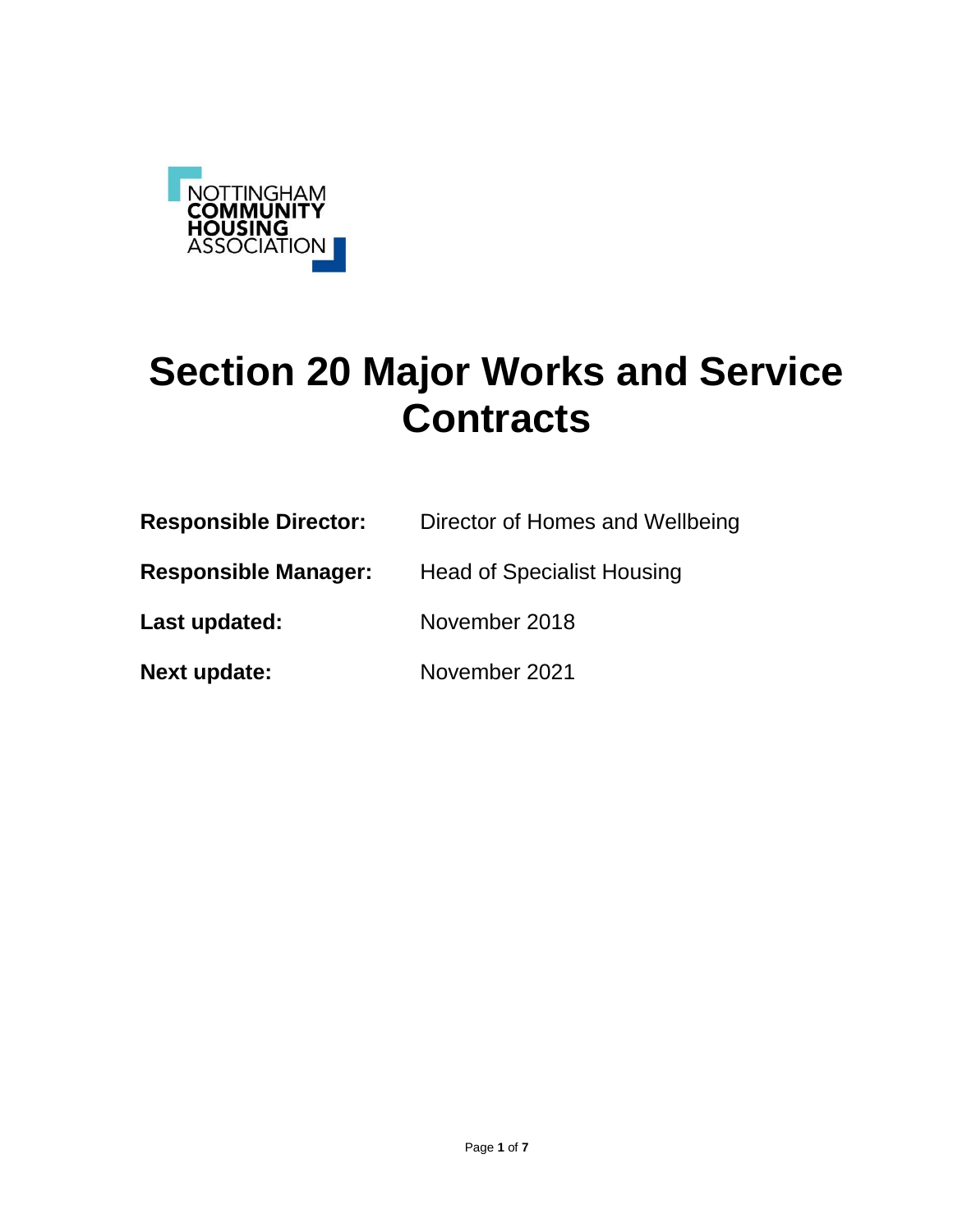# **G06 Section 20 Major Works and Service Contracts**

#### **1. Purpose**

- 1.1 This policy and procedure outlines the procedures for consulting leaseholders about cyclical maintenance and major works contracts and agreements for services contained in Section 20 of the Landlord and Tenant Act 1985.
- 1.2 The policy intends to ensure that NCHA meets its legal obligations and is able to recover the full cost of major works contracts or service agreements from its leaseholders.

### **2. Policy Statement**

- 2.1 It is the policy of NCHA to ensure its assets are properly maintained, including leasehold properties where it has a maintenance liability.
- 2.2 The Association will maintain sinking funds for cyclical maintenance and major repairs, where the lease permits, to ensure adequate provision for future maintenance liabilities, and to avoid significant fluctuations in service charges or the need to issue large repair bills to leaseholders.
- 2.3 NCHA will meet the requirements of Section 20 of the Landlord and Tenant Act 1985, as amended by the Commonhold and Leasehold Reform Act 2002, and any subsequent legislation, in respect of the consultation of leaseholders about contracts for services and major works.
- 2.4 These procedures may not apply where there is a partnering relationship with a contractor but if the contract to be tendered is subject to EU procurement rules Section 20 will apply.
- 2.5 In exceptional circumstances, very urgent works over the prescribed limits may have to be carried out before Section 20 consultation has been completed. This may require application for a retrospective dispensation from the First Tier Tribunal.

#### **3. Risks**

- 3.1 The risk that the Association may be unable to recover the full cost of works or the provision of services through its failure to follow the Section 20 procedures correctly.
- 3.2 The risk that properties could be inadequately maintained due to a lack of funding.
- 3.3 The risk that leaseholders could be dissatisfied with the Association's management of major works or service contracts.
- 3.4 The risk that the Association could be challenged by leaseholders at the First Tier Tribunal.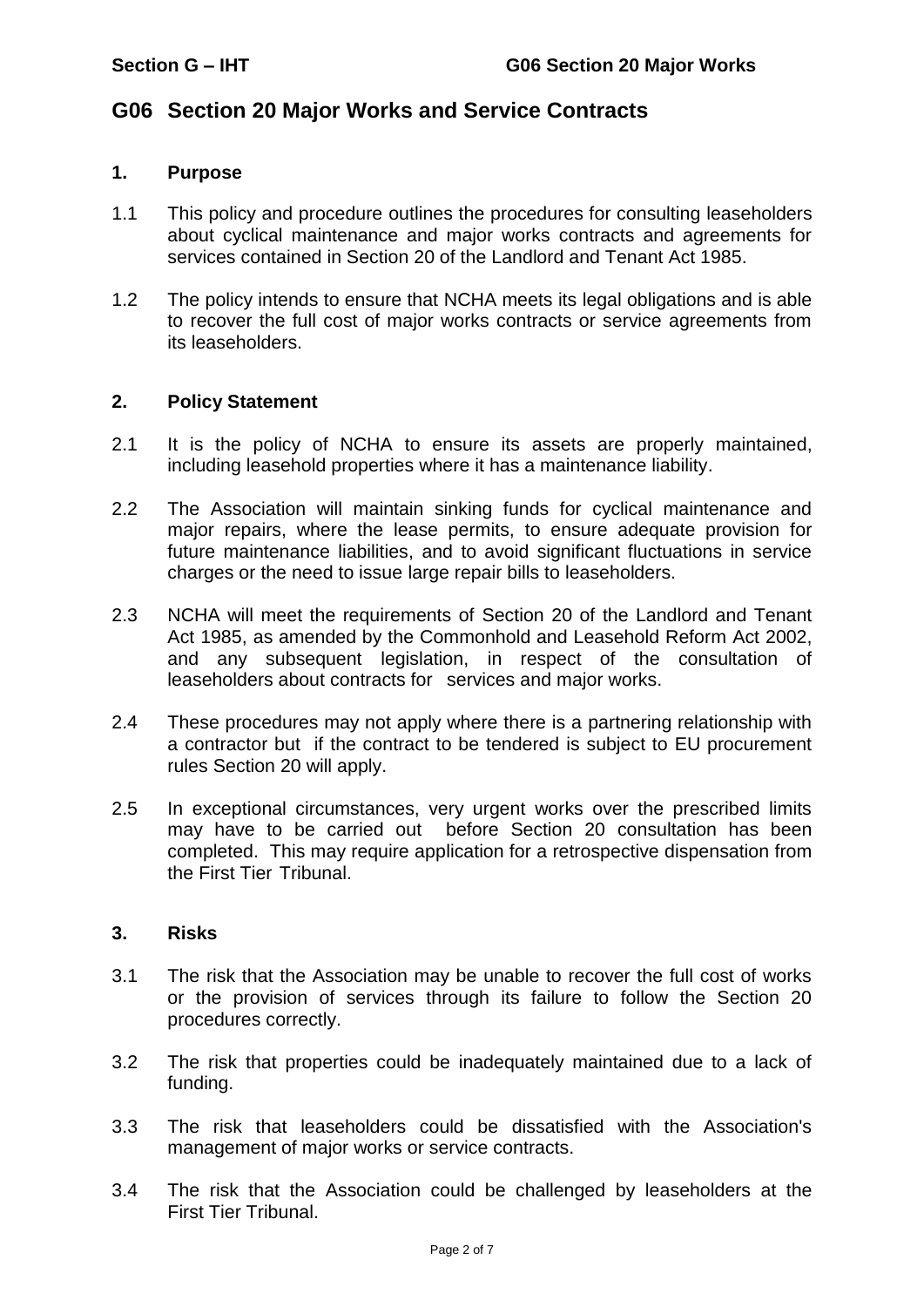#### **4. References**

- 4.1 Landlord and Tenant Acts 1985 and 1987
- 4.2 Commonhold and Leasehold Reform Act 2002.
- 4.3 NCHA Asset Management Strategy

#### **5. Procedure: Major Works Contracts**

- 5.1 The following procedure applies to all the NCHA Group's leasehold housing, and must be followed to ensure the recovery of the full cost of qualifying works.
- 5.2 Qualifying works include general maintenance, major repairs, improvements and cyclical maintenance, including redecorations.
- 5.3 The prescribed limit for these qualifying works is currently **£250** per year. This includes VAT. If the cost of the works will result in one or more leaseholders contributing over £250, these procedures must be followed. It is possible that the apportionment of charges may vary between leaseholders, therefore it is important to check the amount payable by each leaseholder. Only one has to be above the prescribed limit to trigger the consultation process.
- 5.4 The Specialist Housing Manager will check the lease to ensure the proposed works are the responsibility of the Association.
- 5.5 If the work is NCHA's responsibility, the Technical Inspector will prepare a specification of the work required and estimate the likely cost.
- 5.6 If the estimated cost of the work is above the prescribed limit for at least one leaseholder, the Specialist Housing Manager will serve a Notice of Intention to Enter into a Contract on the leaseholders. Although there is a requirement to also serve this on any recognised Residents Association, NCHA no longer has Residents Associations instead having a system of Customer Advisory Panels. The Notice will describe the proposed works and the reasons for undertaking them. The leaseholders will be invited to nominate contractors, from whom NCHA will obtain quotations apart from procurement subject to EU regulations. The Notice will detail the requirements for contractors to be admitted to the Association's approved contractor list.
- 5.7 Leaseholders will be given 30 days to respond to the Notice and will be told where and to whom to respond to.
- 5.8 At the end of the 30 days consultation period, the Specialist Housing Manager will review the observations in the leaseholders' responses, and any nominated contractors. If nominations exist, quotations must be sought by the Technical Officer from at least one nominee proposed by the leaseholders. If there is more than one nominated contractor from the leaseholders, the one with the most nominations will be chosen to tender.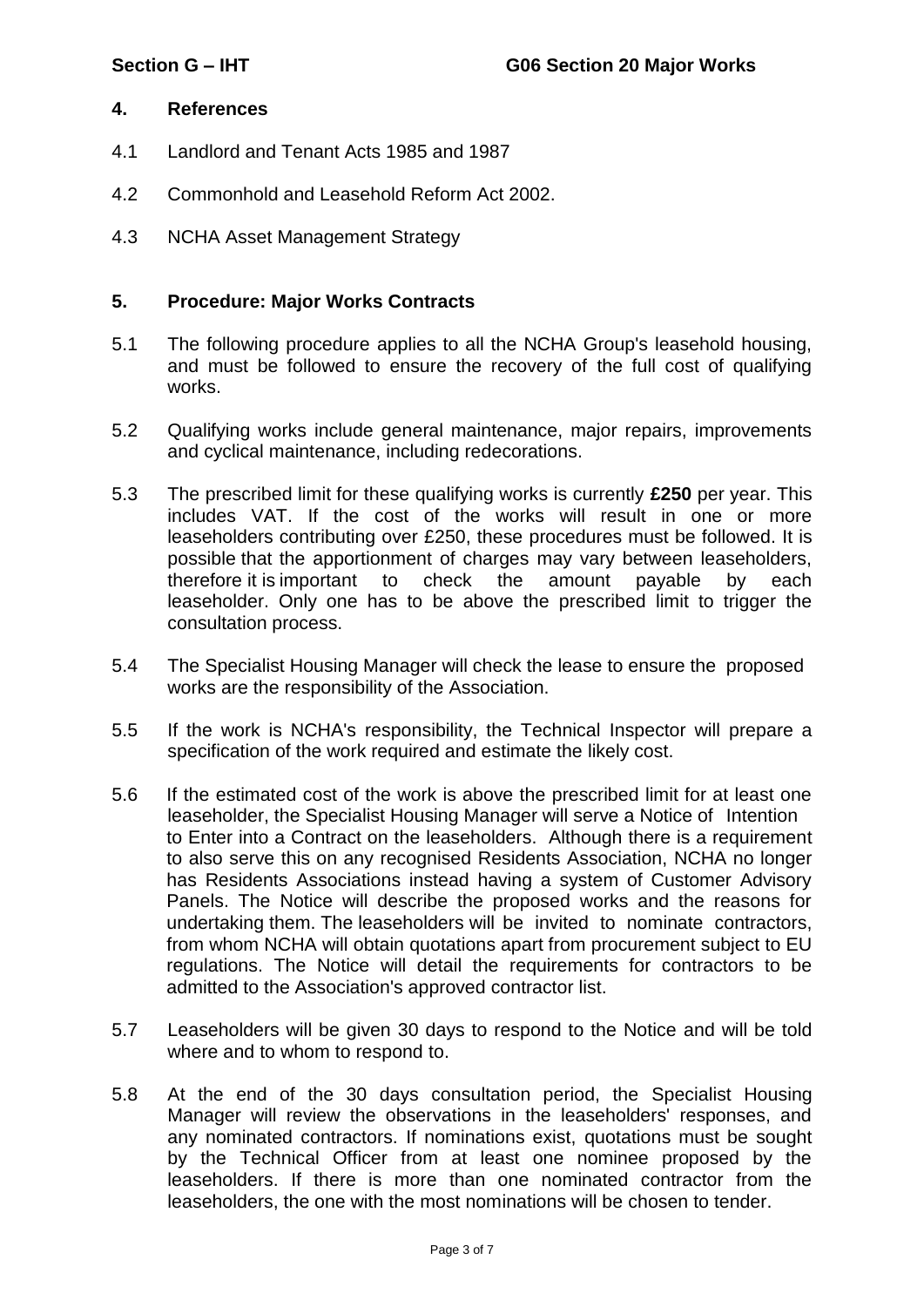- 5.9 The Technical Inspector will invite tenders from the contractors following the Association's normal tendering rules.
- 5.10 Once the quotations have been received, a Statement will be prepared which sets out the costs of at least two of the quotations, as well as giving a summary of all the observations received during the consultation period and NCHA's response to each observation. A Notice will be sent to leaseholders detailing where and when the Statement, copies of the quotations for the work and the leaseholders' observations can be viewed. The Notice will allow leaseholders a further 30 days to comment on the proposals.
- 5.11 After a further 30 days, the Technical Inspector will enter into a contract for the works.
- 5.12 A further Notice will be sent to the leaseholders which details the selected contractor, the reasons for the works being undertaken, and the written observations and NCHA's response to the proposals. An estimate of the cost per leaseholder will also be included along with timescales for completion of the work.

### **6. Procedure: Long-Term Agreements**

- 6.1 The following procedure covers any Qualifying Long Term Agreement lasting longer than 12 months for the provision of services.
- 6.2 Qualifying services include maintenance contracts for lifts, entry phone systems, fire equipment, and also agreements for cleaning and gardening.
- 6.3 The prescribed limit for these qualifying works is currently **£100** per year. This includes VAT. If the cost of the works will result in one or more leaseholders contributing over £100, these procedures must be followed. It is possible that the apportionment of charges may vary between leaseholders, therefore it is important to check the amount payable by each leaseholder. Only one has to be above the prescribed limit to trigger the consultation process.
- 6.4 If the cost of the work is above the prescribed limit for at least one leaseholder, the Specialist Housing Manager will serve a Notice of Intention to Enter into a Long Term Agreement on the leaseholders. The Notice will describe the services to be provided under the Agreement and the reasons for undertaking them. The leaseholders will be invited to nominate suppliers/ contractors, from whom NCHA will obtain quotations. The Notice will detail the requirements for contractors to be admitted to the Association's approved contractor list.
- 6.5 Leaseholders will be given 30 days to respond to the Notice and will be told where and to whom to respond.
- 6.6 At the end of the 30 days consultation period, the Specialist Housing Manager will review the observations in the leaseholders' responses, and any nominated contractors. If nominations exist, quotations must be sought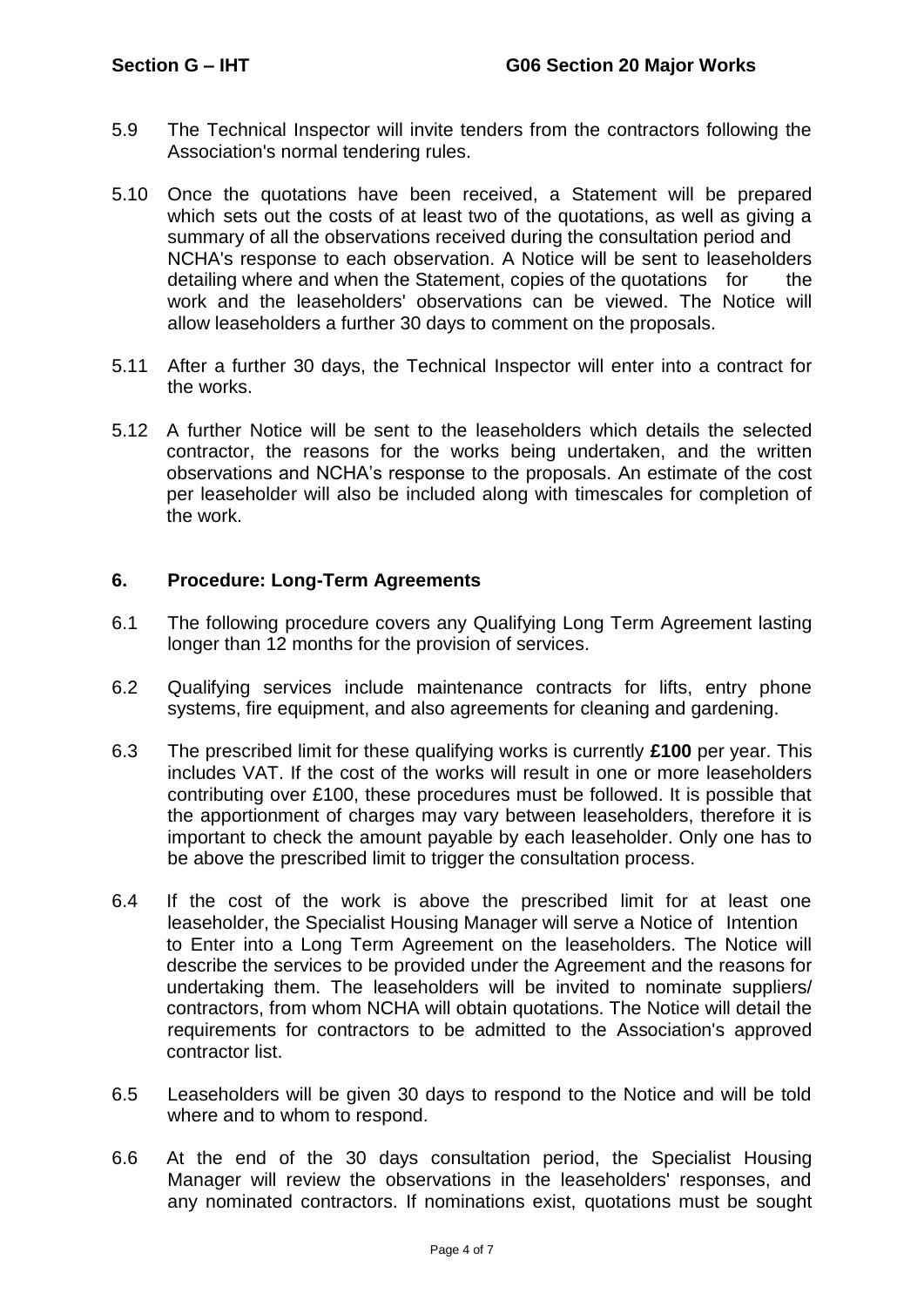from at least of the contractors proposed by the leaseholders. If there is more than one nominated contractor from the leaseholders, the one with the most nominations will be chosen to tender.

- 6.7 Once the quotations have been received, a Statement will be prepared which sets out a statement of the goods or services to be provided, the name and address of each contractor, the total costs and cost per leaseholder of at least two of the quotations, the duration of the contract, and a summary of all the observations received during the consultation period and NCHA's response to each observation. A Notice will be sent to leaseholders detailing where and when the Statement, copies of the quotations for the work and the leaseholders' observations can be viewed. The Notice will allow leaseholders a further 30 days to comment on the proposals.
- 6.8 After a further 30 days, the Specialist Housing Manager will enter into a contract for the works.
- 6.9 A further Notice will be sent to the leaseholders which details the selected contractor, the reasons for the works being undertaken, and includes the written observations and NCHA's responses to the proposals.

### **7. Procedure: Qualifying Contracts or Long-Term Agreements for Which Public Notice is Required under EU Procurement Rules**

- 7.1 There is a simplified procedure for contracts or long-term agreements that require public notice under EU Regulations, which only allows comments and observations to be made on the proposed works, not on the selection of a contractor.
- 7.2 The Specialist Housing Manager will serve a Notice of Intention to carry out work on all leaseholders. The Notice must describe the proposed works and must detail the reasons for undertaking them. However **the Notice will state that NCHA is not inviting nominations** of contractors as public notice of the works is to be given.
- 7.3 Leaseholders will be invited to make written observations and must be given 30 days in which to respond. The Notice must give clear detail of where and to whom to respond.
- 7.4 The Specialist Housing Manager must carefully consider the observations before proceeding.
- 7.5 On the assumption that NCHA is to seek tenders, the Specialist Housing Manager will draft a notification that details a proposed contract statement which should be sent to all leaseholders and the residents association (if one exists). The statement should include the proposed contractor, an estimate of the leaseholder's contribution to the works, and a summary of the observations made by leaseholders and NCHA's response to them, and should be accompanied by a notice.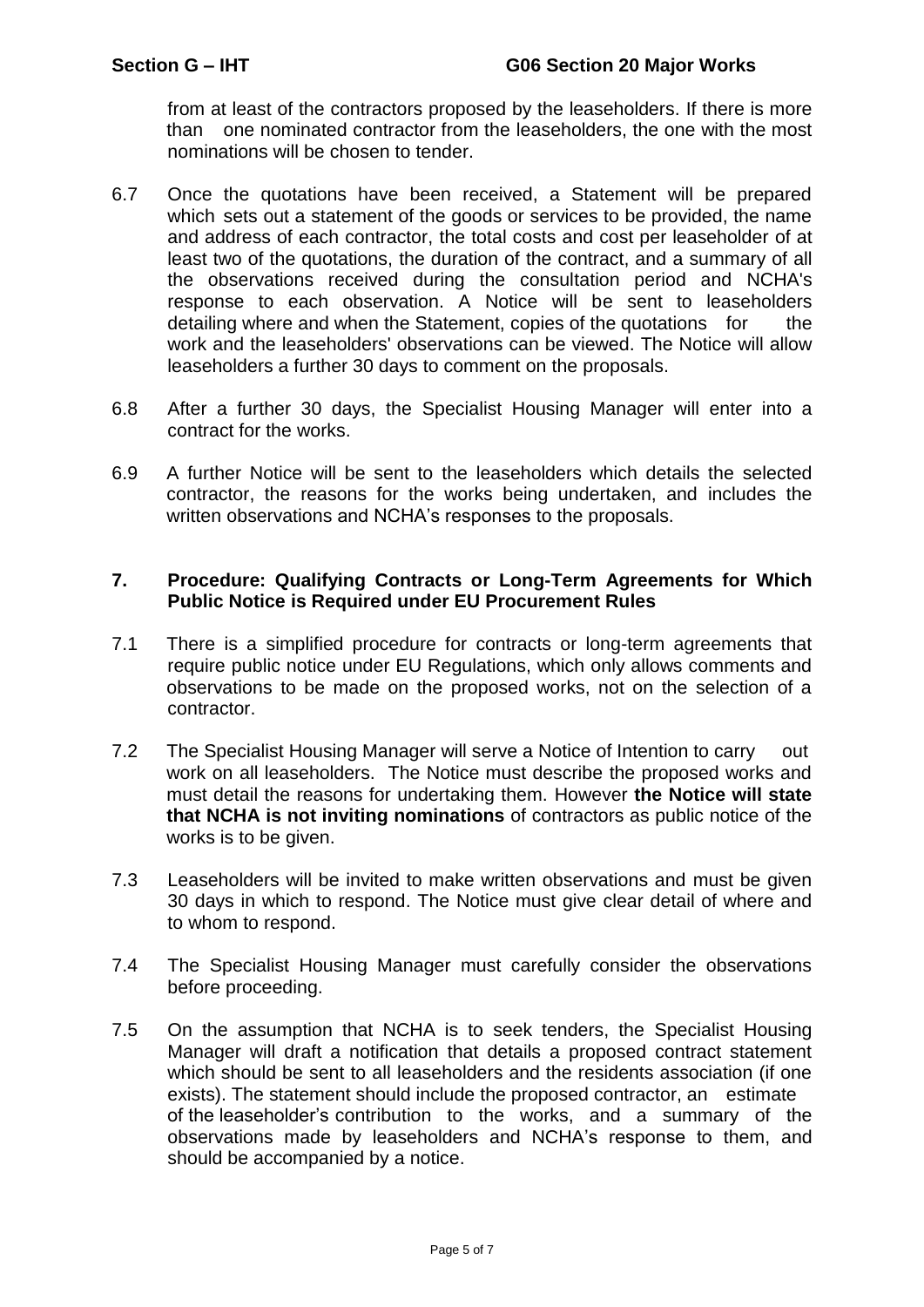- 7.6 Leaseholders should be invited to make written observations on the statement and will be given 30 days in which to submit them.
- 7.7 If any observations are received the Specialist Housing Manager will reply to any individual leaseholder within 21 days of receipt. It is not necessary to respond to all residents.
- 7.8 After the 30 days consultation period has elapsed, the Specialist Housing Manager or Technical Officer can enter into the long-term agreement or contract, following the Association's normal financial procedures.